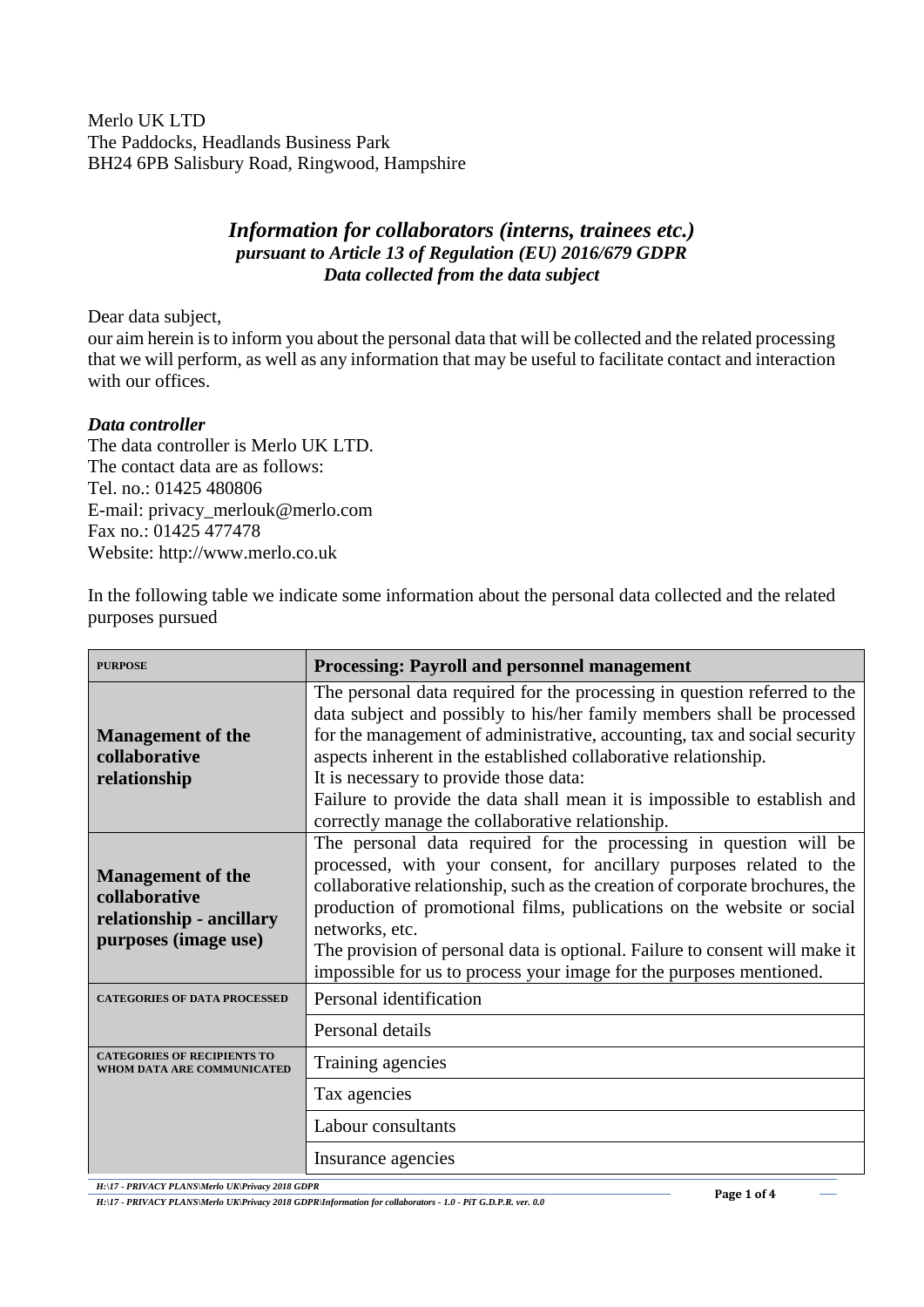|                                                                                        | Social Security institutions                                                            |
|----------------------------------------------------------------------------------------|-----------------------------------------------------------------------------------------|
|                                                                                        | External legal services                                                                 |
|                                                                                        | Data processing centre                                                                  |
| <b>TRANSFER TO THIRD COUNTRIES</b>                                                     | Italy                                                                                   |
| <b>DATA RETENTION PERIODS OR</b><br><b>CRITERIA FOR DEFINING THIS</b><br><b>PERIOD</b> | In keeping with the established collaboration contract                                  |
|                                                                                        | Civil law 10 years                                                                      |
|                                                                                        | Tax law 6 years                                                                         |
|                                                                                        | Labour law 5 years                                                                      |
|                                                                                        | Until revocation of the specific consent given                                          |
|                                                                                        | According to periodic internal procedures for the discarding of obsolete<br>information |
| <b>LEGAL BASIS OF PROCESSING</b>                                                       | Execution of a contract                                                                 |
|                                                                                        | Legal obligation                                                                        |
|                                                                                        | Consent of the data subject                                                             |
| THE PROCESSING ENTAILS AN<br><b>AUTOMATED DECISION-MAKING</b><br><b>PROCESS</b>        | N <sub>O</sub>                                                                          |
| THE PROCESSING ENTAILS<br><b>PROFILING</b>                                             | N <sub>O</sub>                                                                          |

Your personal data will be processed with manual and electronic tools in compliance with the principles of necessity and relevance by adopting appropriate security measures to achieve the purposes indicated.

Your personal data will be processed by expressly authorised parties who are trained in the field of personal data protection; the data will be able to be accessed, in an incidental way, by the IT technicians and the IT personnel who oversee the operation of our IT system.

We also inform you, in brief outline, that you have the right to request information on your personal data we are processing, request rectification, cancellation, oppose the processing, request the limitation of processing and the portability of data as provided by Articles 15 to 22 of Regulation (EU) 2016/679 GDPR (copy of the text of the cited Articles can be requested at the addresses indicated above).

You are entitled at any time to lodge a complaint with a supervisory authority with territorial jurisdiction.

If the processing is based in whole or in part on your consent, you have the right to withdraw it freely and at any time through the contacts at the addresses indicated above. The processing performed in accordance with the consent given and the related legal effects shall remain valid even after the possible revocation of the consent.

For any clarification or communication regarding the processing of your data, do not hesitate to contact us.

The Data Controller

*H:\17 - PRIVACY PLANS\Merlo UK\Privacy 2018 GDPR\Information for collaborators - 1.0 - PiT G.D.P.R. ver. 0.0*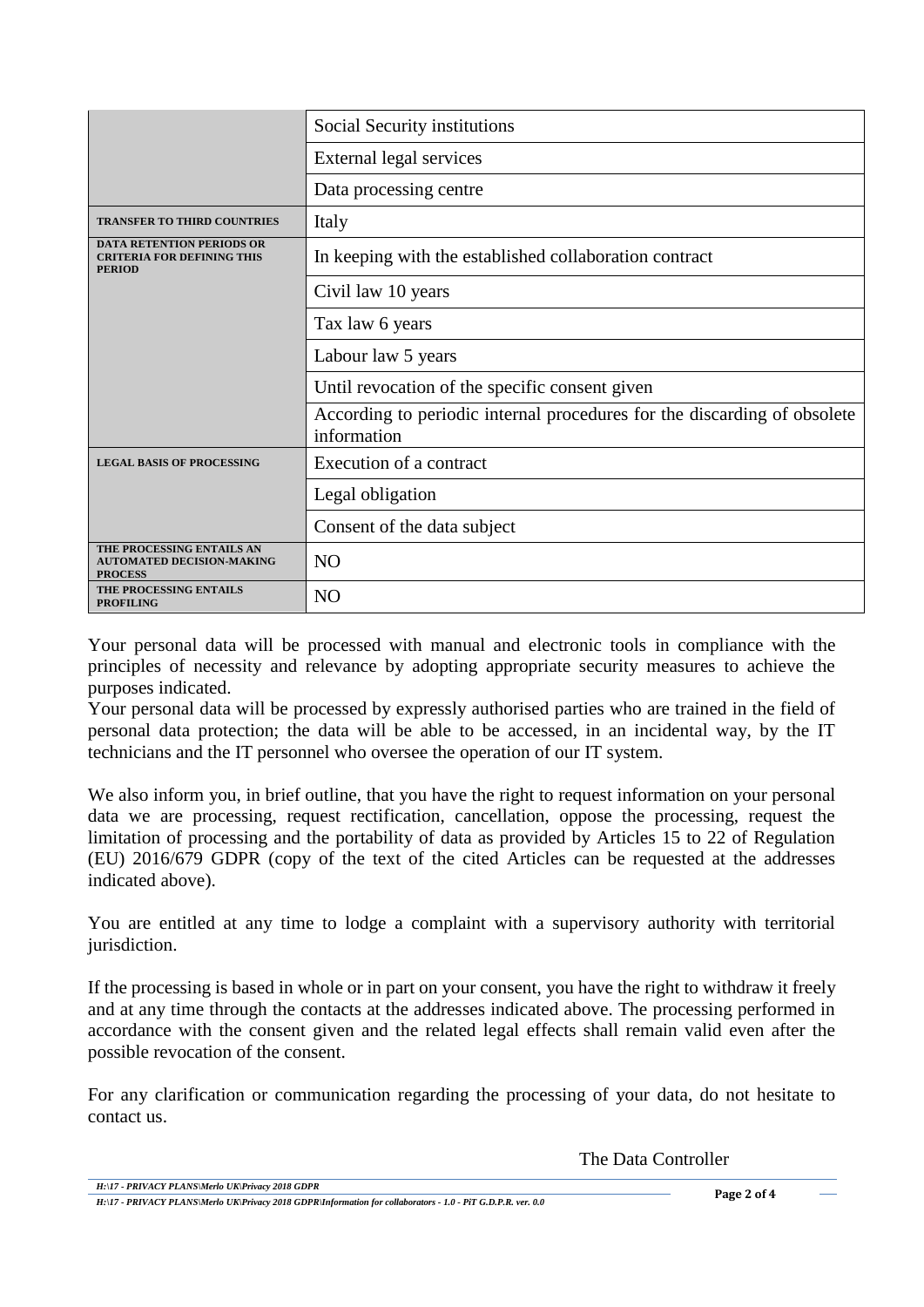Date of last update: 23/07/2018 - Version 1.0

Merlo UK LTD